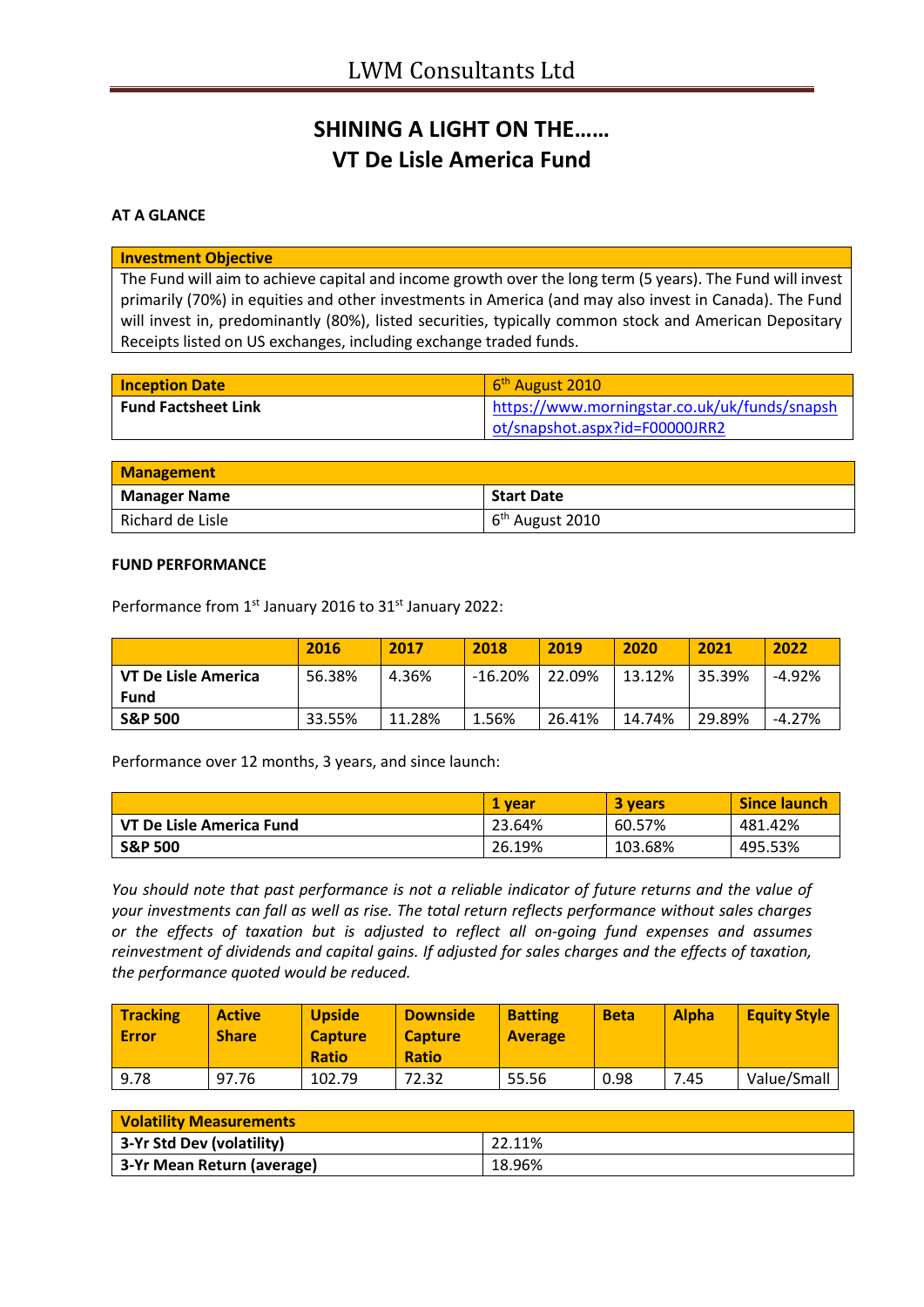## LWM Consultants Ltd

| <b>Investment Style Details</b> |        |  |
|---------------------------------|--------|--|
| Giant                           | 0.01%  |  |
| Large                           | 0.82%  |  |
| Medium                          | 11.32% |  |
| Small                           | 14.84% |  |
| Micro                           | 70.85% |  |

| Top 5 Holdings - 155 Holdings |                           |       |
|-------------------------------|---------------------------|-------|
| FS Bancorp Inc                | <b>Financial Services</b> | 4.80% |
| Johnson Outdoors Inc Class A  | <b>Consumer Cyclical</b>  | 3.52% |
| Build-A-Bear Workshop         | <b>Consumer Cyclical</b>  | 3.38% |
| <b>YETI Holdings</b>          | <b>Consumer Cyclical</b>  | 2.49% |
| Winnebago Industries Inc      | <b>Consumer Cyclical</b>  | 2.44% |

| Top 5 Sectors             |        |
|---------------------------|--------|
| <b>Consumer Cyclical</b>  | 34.43% |
| <b>Financial Services</b> | 32.92% |
| Industrials               | 8.88%  |
| Energy                    | 2.49%  |
| <b>Basic Materials</b>    | 5.41%  |

## **UPDATE….**

This was an update on the strategy. Very little has changed. Although the strategy invests in "value" stocks, the team don't invest in stocks where the re-valuation is based on hope.

Although "growth" stocks have been the winners of the last ten years, the view is that many of these names are overpriced and some of these stocks will be vulnerable to interest rate rises. Although Richard doesn't necessarily believe there will be big decreases in stock values, investors could see side way moves where they don't provide any real returns over the next decade.

Fund managers and investors talk about a new paradigm, and how we shouldn't expect what we have seen in the past repeated. However Richard's view is that this could be risky for investors. The strategy invests in domestic tourism like, Vale Resorts. These stocks are well run, profitable businesses but priced at recession lows. People still want to go on holiday, and as the economy opens then these benefits will benefit.

Interest rate rises are not a concern for the strategy. Investments within community banks have responded well for the fund, and with further rate rises expected the team are happy for these stocks to run "hot" to take advantage of this.

In summary, the message is unchanged from the previous two meetings we have had. They see this as a counterbalance to those strategies which have performed so well over the last decade. Although this has a "value" bias, these are quality companies delivering strong returns. It is the market that has not recognised this. A shift to value as a style will benefit the strategy, as will a realisation of the opportunities that exist with the holdings they have.

We continue to hold the strategy on our watch list.